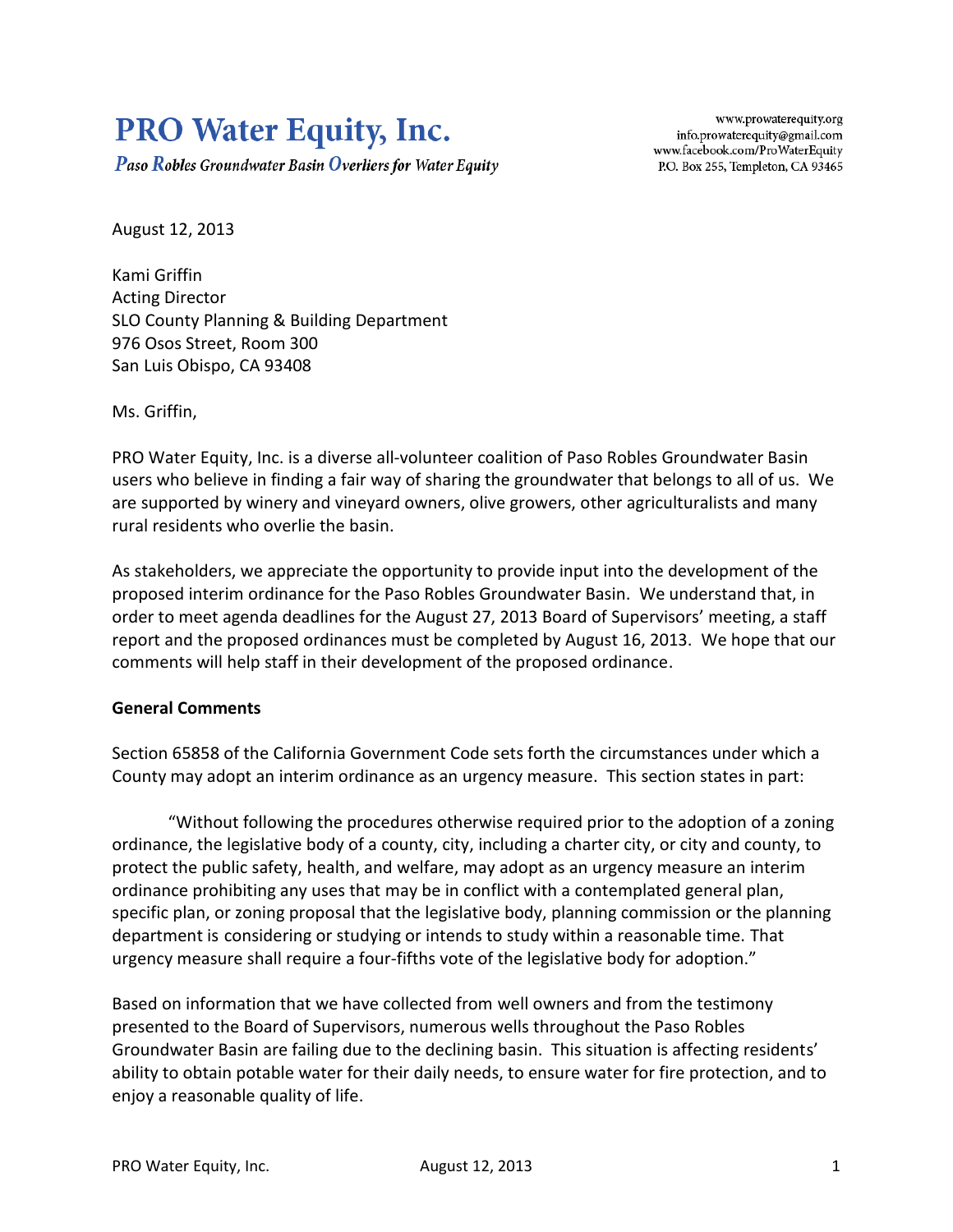Dry wells are a symptom of our ailing basin. An interim urgency ordinance is like putting the basin on life support while the Board can devise a long term treatment plan. Bringing the basin back to good health will eventually stop the dry well symptom.

In order to protect the public safety, health and welfare of the residents of the Paso Robles Groundwater Basin, an interim ordinance must be adopted as an urgency measure (i.e., through a streamlined process). The intent of adopting an interim ordinance as an urgency measure is to slow the spread of the threat to public safety, health, and welfare while the long term supply-demand issues are addressed.

## **Properties covered by interim ordinance**

Staff was directed to provide two ordinances:

One that would apply to all properties within the unincorporated areas of the Paso Robles Groundwater Basin except those properties within the Atascadero Sub-Basin.

One that would apply to all properties within the unincorporated areas of the Paso Robles Groundwater Basin generally within portions of the Estrella, Shandon and Creston Sub-Areas (the area shown as having the greatest change in groundwater elevation).

We understand that an updated map of the basin which will show the well level declines from 1997 through 2013 is currently being developed. Based on the well level hydrographs through April of this year, we anticipate that this map will show a greatly expanded area of increased well level declines.

One of the purposes of the Paso Robles Groundwater Basin Management Plan that was adopted by the County was to develop a common understanding of the groundwater issues in the basin. This Plan

[\(http://www.slocountywater.org/site/Water%20Resources/Water%20Forum/pdf/201103%20-](http://www.slocountywater.org/site/Water%20Resources/Water%20Forum/pdf/201103%20-%20Paso%20Basin%20Final%20GMP.pdf) [%20Paso%20Basin%20Final%20GMP.pdf\)](http://www.slocountywater.org/site/Water%20Resources/Water%20Forum/pdf/201103%20-%20Paso%20Basin%20Final%20GMP.pdf) provides a brief summary of the numerous studies that have been performed regarding the Paso Robles Groundwater Basin.

Beginning with the Paso Robles Groundwater Basin Study (Fugro West, 2002), the Basin has been described as a hydraulically connected groundwater basin, excluding the hydrologically distinct Atascadero Subbasin. The subareas identified in the Plan are not hydrologically distinct<sup>1</sup>. The other studies which are cited in the Plan also support the statement that the Basin is a single interconnected groundwater basin.

If the interim ordinance were to only apply to portions of the Estrella, Shandon and Creston Sub-Areas (the area shown as having the greatest change in groundwater elevation), the

 $\overline{\phantom{a}}$ 

<sup>&</sup>lt;sup>1</sup> Page 19, Paso Robles Basin Groundwater Management Plan, February 2011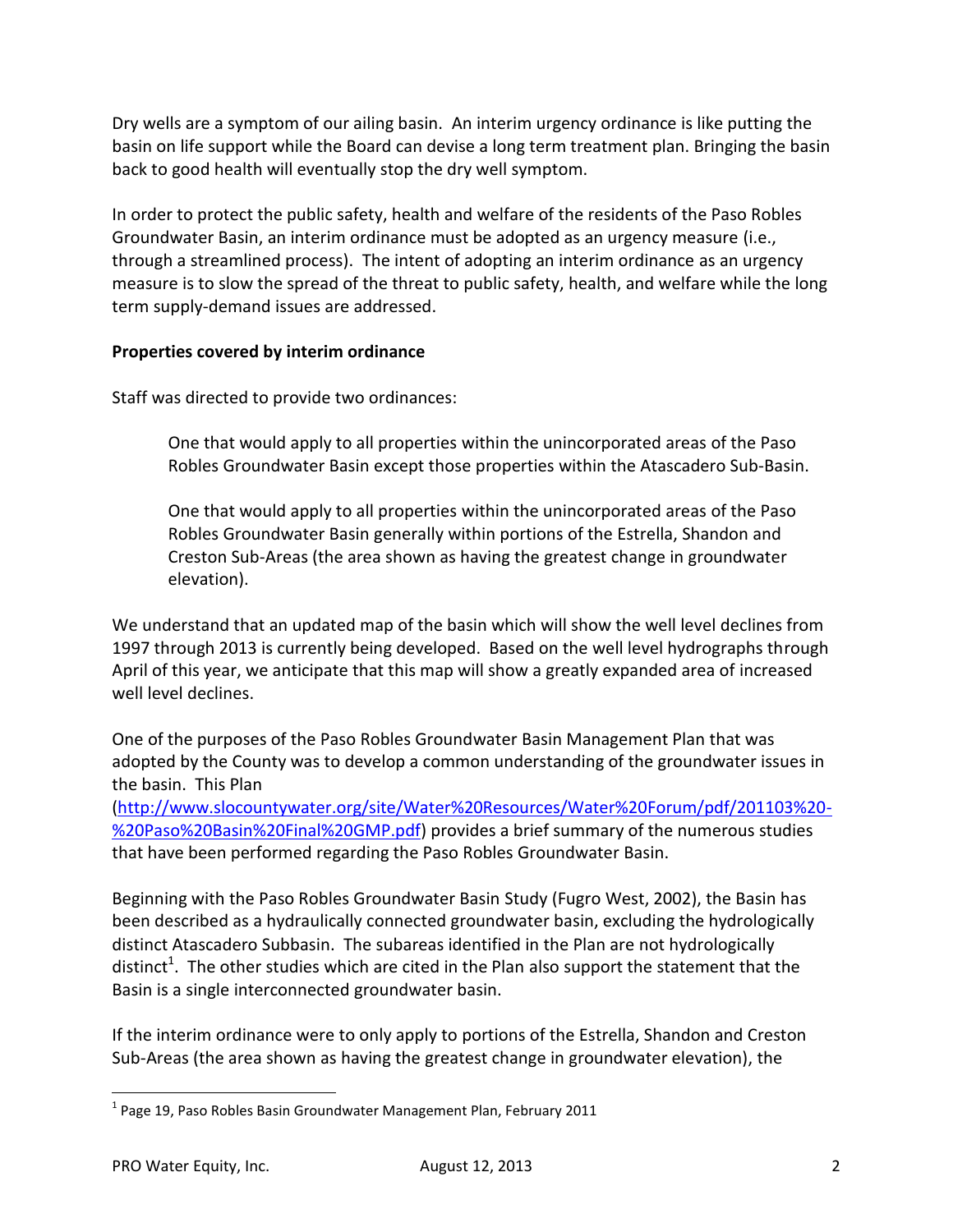portions of the groundwater basin outside of these areas would certainly see increased development pressure. These areas would soon also become affected by declining well levels.

We believe that the interim ordinance must apply to all properties within the unincorporated areas of the Paso Robles Groundwater Basin except those properties within the Atascadero Sub-Basin.

#### **Specific provisions of the ordinance – moratorium unless uses are offset**

The Board of Supervisors directed that the ordinances contain several provisions, including the following.

The ordinances will establish a moratorium on new or expanded irrigated crop production, conversion of dry farm or grazing land to new or expanded irrigated crop production and new development dependent upon a well in the Paso Robles Groundwater Basin unless such uses offset their total projected water use by a ratio of 2 to 1.

The intent of the interim ordinance is to stop the increasing demand and impacts on the basin until a solution for stabilizing the basin is put into place. By establishing a moratorium on new or expanded irrigated crop production, conversion of dry farm or grazing land to new or expanded irrigated crop production and new development dependent upon a well in the Paso Robles Groundwater Basin, there will be "time out" to allow for solutions to be set in place.

Not establishing such a moratorium would mean that a large amount of irrigated crop production and new wells would be installed in the next two years (the potential life of the interim ordinance), with increased draws on the groundwater basin. The Agricultural Commissioner's Office and the consultant performing the model update for Public Works have estimates of the amount of vineyard planting that is projected during this timeframe. Based on this information and field observations, an immediate moratorium would put a halt to several hundred (and possibly several thousand) acres of new winegrapes unless their water use was offset.

According to the SLO Tribune<sup>2</sup>, between July 29, 2013 and August 8, 2013, approximately 100 new well permit applications were received by the County. These well permits, if issued, would potentially result in considerable new water uses. The interim ordinance could result in significant water savings by establishing this moratorium.

Establishing this moratorium would not have a negative effect on any existing irrigated agricultural operation or any other planned development dependent on a well in the basin. This moratorium would only affect new or expanded uses.

 $\overline{\phantom{a}}$ 

<sup>&</sup>lt;sup>2</sup> <http://www.sanluisobispo.com/2013/08/08/2623068/paso-robles-groundwater-wells.html>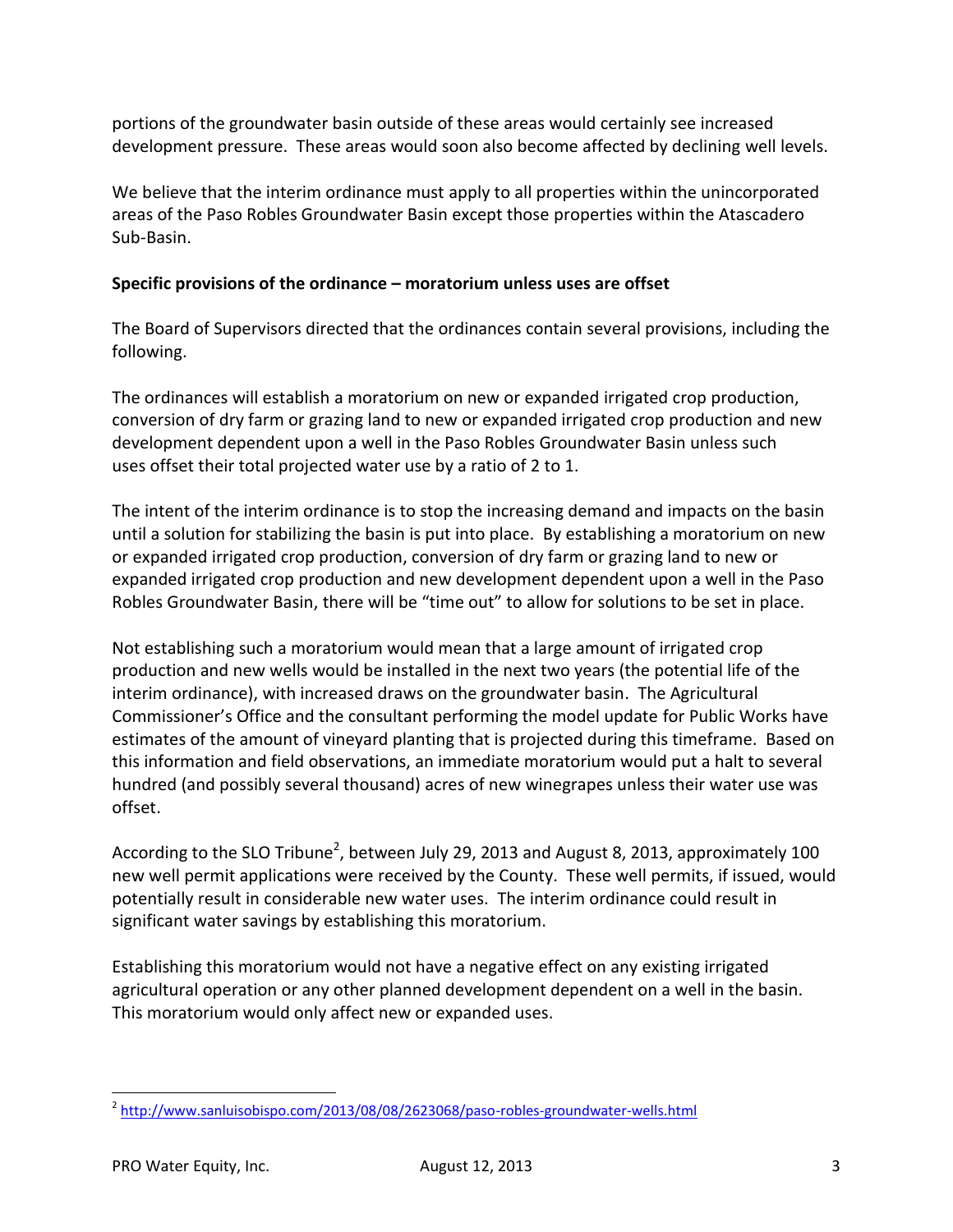Offsets must be real, verifiable, quantifiable, enforceable and contemporaneous. Precedent for successful offset programs can be found in the air pollution control arena. Since the 1980's, real reductions in air pollution emissions have been achieved through use of an offsetting program. The emissions (or in this case, water use) must be offset by real reductions. In the case of the groundwater basin, the water uses which will provide the offsets must be removed prior to the new water uses being allowed.

Offset ratios have historically been established at higher ratios to account for various factors and to allow for further reductions to reach health and safety targets. In this case, an offset ratio of 2:1 would result in reductions in existing water uses to help lead towards stabilization of the groundwater basin.

By using offsets, new and expanded crop production can utilize whatever amount of water is needed for their crop requirements. Their planting decisions would not be impacted by the interim ordinance.

We support an offset ratio of 2:1 or higher.

## **Specific provisions of the ordinance – certain exemptions**

Since the proposed moratorium will allow the specified uses to go forward with offsetting, very few exemptions would be necessary. The only exemptions which appear to be justified are "minor modifications", "efficiency improvements", a public use, and replacement dwellings, as defined in the August 6, 2013 staff report.

One change that we request to the "efficiency improvement" wording is that the existing well should not have to be destroyed when a replacement well is permitted, as long as flow from both wells is metered, the new well is the same or smaller diameter as the existing well, and the total consumption of groundwater is documented to not increase. In some locations in the basin, new rural residential wells are being drilled into fractures that yield so little water that both wells may be needed to obtain an acceptable flow to service the residence.

Projects in progress ("pipeline" projects) should be exempt only if the project was deemed complete by the Planning Department prior to August 6, 2013. Well permits need to have been issued prior to August 6, 2013 to be exempt. In the case of new irrigated crop production, the crop must have been planted prior to August 6, 2013 to be exempt. The large number of well permit applications and the extensive vineyard planting that is currently taking place is documentation that these limits are needed.

#### **Specific provisions of the ordinance – installation of meters**

The proposed interim ordinance will require the installation of a meter on all new wells. We support this proposal.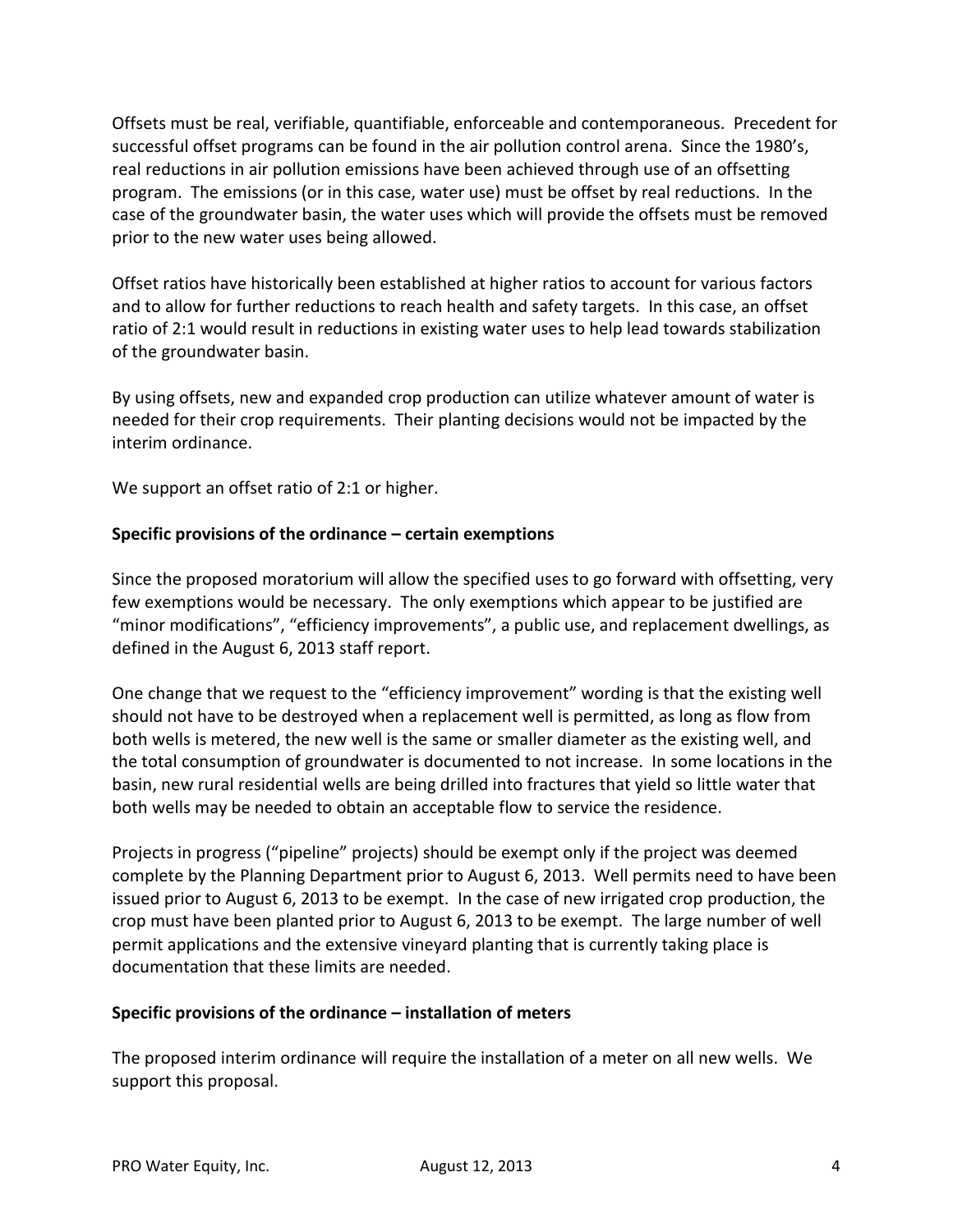Metering on existing wells above a specified discharge line size (e.g. greater than 2 inch) or above a specified casing size (e.g. greater than 5 inch) is also prudent. However, we understand that only new wells will be addressed by the proposed interim ordinance.

## **Specific provisions of the ordinance – moratorium on approval of new ponds, reservoirs**

The proposed interim ordinance would establish a moratorium on approval of new ponds, reservoirs and dams other than those allowed by Section 22.52.070.C.2.b of Title 22 of the County Code.

Section 22.52.070.C.2.b states:

Small reservoir. A reservoir constructed to regulate or store a supply of water for frost protection, seasonal irrigation, or livestock purposes. Ponds, reservoirs, and dams are subject to the standards in Section 22.52.150F. To qualify for exemption as a small reservoir the following criteria must be met:

(1) The reservoir shall be designed to contain no more than one acre-foot of water.

(2) All water storage shall be located entirely below natural grade.

(3) The reservoir shall not be located on a stream, lake, or marsh, as identified on any U.S. Geological Survey map.

Storage reservoirs that do not meet the criteria under this standard may qualify for alternative review pursuant to Section 22.52.080B.4.

We support this proposal.

#### **Summary**

PRO Water Equity, Inc. is a coalition of landowners within the Paso Robles Groundwater Basin. We are stakeholders in this process and appreciate the opportunity to provide our comments on the proposed interim ordinance.

We are acutely aware of the declining groundwater levels in the basin. Our directors and our supporters are directly affected by the declining well levels and are experiencing impacts on their health, safety and quality of life.

We recognize that both short term and long term solutions are needed to stabilize the groundwater basin. We understand basic mass balance, that supply must be increased and/or demand must be decreased in order to stabilize the basin. A management structure is needed to establish this framework. A time out is necessary until such a structure can be put in place.

We hope that you will take our comments into account and request that we be involved in every step of this process.